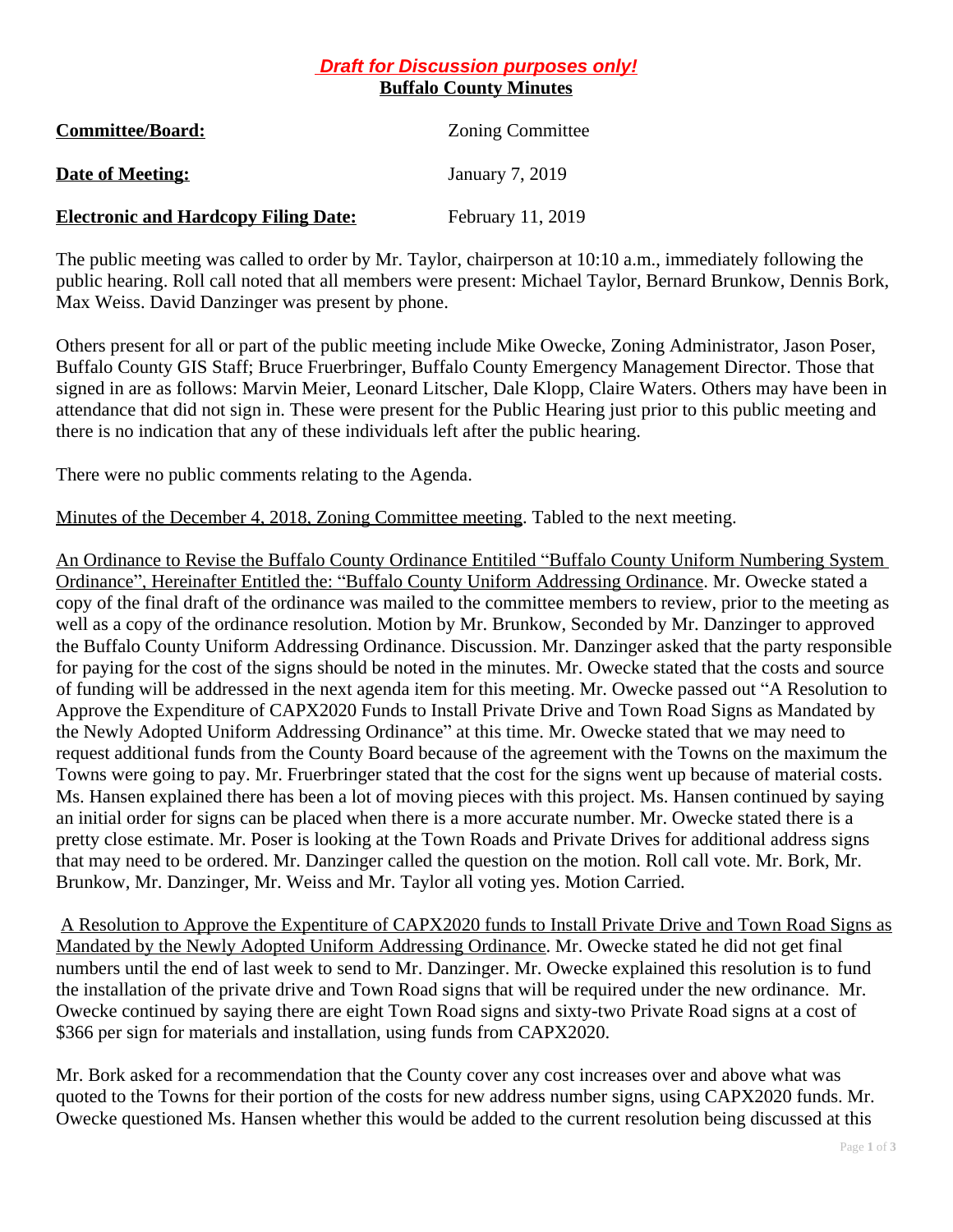time or whether that would be a separate resolution. Ms. Hansen explained they are still discussing the costs for the installation of the signs and a reduction in an already quoted cost of sign installation could be used to offset the increased cost in the address signs.

Motion by Mr. Bork, seconded by Mr. Brunkow that in the event the total cost of replacing the fire number signs exceeds what was already quoted to the Townships, the difference between the quote and the actual cost will be covered using CAPX2020 funds. Roll Call vote. Mr. Bork, Mr. Brunkow, Mr. Danzinger, Mr. Weiss, Mr. Taylor. All voting yes. Motion carried.

Discussion continued on the cost and installation of the private drive and town road signs that will need to be purchased. It was noted that this resolution does not address costs related to address number signs. Motion by Mr. Bork, seconded by Mr. Brunkow to approve the resolution to spend CAPX2020 funds to install private drive and town road signs as recommended by the Buffalo County Uniform Addressing Ordinance not to exceed \$30,000. Roll Call vote. Mr. Bork, Mr. Brunkow, Mr. Danzinger, Mr. Weiss, Mr. Taylor all voting yes. Motion carried.

A Resolution to Establish the Application Fee for Private Drive Signs. Mr. Owecke passed out copies of the resolution to the Zoning Committee for them to review. Mr. Owecke explained this is a resolution to establish the application fee for all new situations where a private drive needs to be signed in the future. This fee will be added to the Zoning Department's Fee Schedule. Mr. Owecke continued by saying the cost of installation and materials will be handled by our Highway Department at a total cost of \$420, which includes a \$54.00 administration fee for the Zoning Department to process the application. Mr. Owecke explained that the individual that has the new home that adds the third address to that private drive will be responsible for the cost. Mr. Bork questioned and Mr. Owecke stated that when a private drive sign is destroyed it is the responsibility of all the landowners on the private drive to cover the cost to have the sign replaced. Motion by Mr. Brunkow, seconded by Mr. Weiss to adopt the resolution. Role Call vote. Mr. Bork, Mr. Brunkow, Mr. Weiss, Mr. Danzinger, Mr. Taylor, all voting yes. Motion carried.

Closed session for Zoning Administrators Evaluation. Motion by Mr. Brunkow, seconded by Mr. Bork to enter into closed session. Role Call vote, Mr. Bork, Mr. Brunkow, Mr. Danzinger, Mr. Weiss, Mr. Taylor all voting yes. The Zoning Committee went into closed session. Ms. Hansen and Mr. Owecke remained in the meeting during the closed session. The committee reconvened into open session following closed session. Motion by Mr. Brunkow, seconded by Mr. Weiss to recommend that Mr. Owecke move to the next step level in the pay scales. Roll call vote, Mr. Bork, Mr. Brunkow, Mr. Weiss, Mr. Danzinger, Mr. Taylor all voting yes. Motion carried.

Fill Vacant Zoning Specialist Position. Mr. Owecke stated he needs approval from the Zoning Committee to fill the position. Mr. Owecke explained that with a small office there is a pretty strict division of labor. This position primary responsibility is to administer the Sanitary Ordinance, which is mandated by the state. In addition this position is responsible for our POWTS monitoring program, WI Fund Grant Program and the Addressing Ordinance. Motion by Mr. Brunkow, seconded by Mr. Weiss to fill the Zoning Specialist position. Roll Call vote. Mr. Weiss, Mr. Bork, Mr. Brunkow, Mr. Danzinger, Mr. Taylor all voting yes. Motion carried.

Zoning Administrator Comments/Report. Mr. Owecke, stated as a suggestion from Ms. Creighton, Personal Advisor an invitation is extended to any Zoning Committee member who would like to participate in the interviews for the Zoning Specialist Position. Mr. Owecke stated that no date has been set for the interviews. Application deadline is January 11th. When a date is selected for interviews, Mr. Owecke will contact Mr. Taylor. Mr. Owecke continued by saying the Farmland Preservation Program (FPP) Ordinance has been certified by WI DATCP. Landowners in the Towns of Alma, Belvidere, Cross, Dover, Glencoe, Modena, Nelson, Naples and Mondovi, with land in the ANR-40 Zoning District will be able to participate in the FPP.